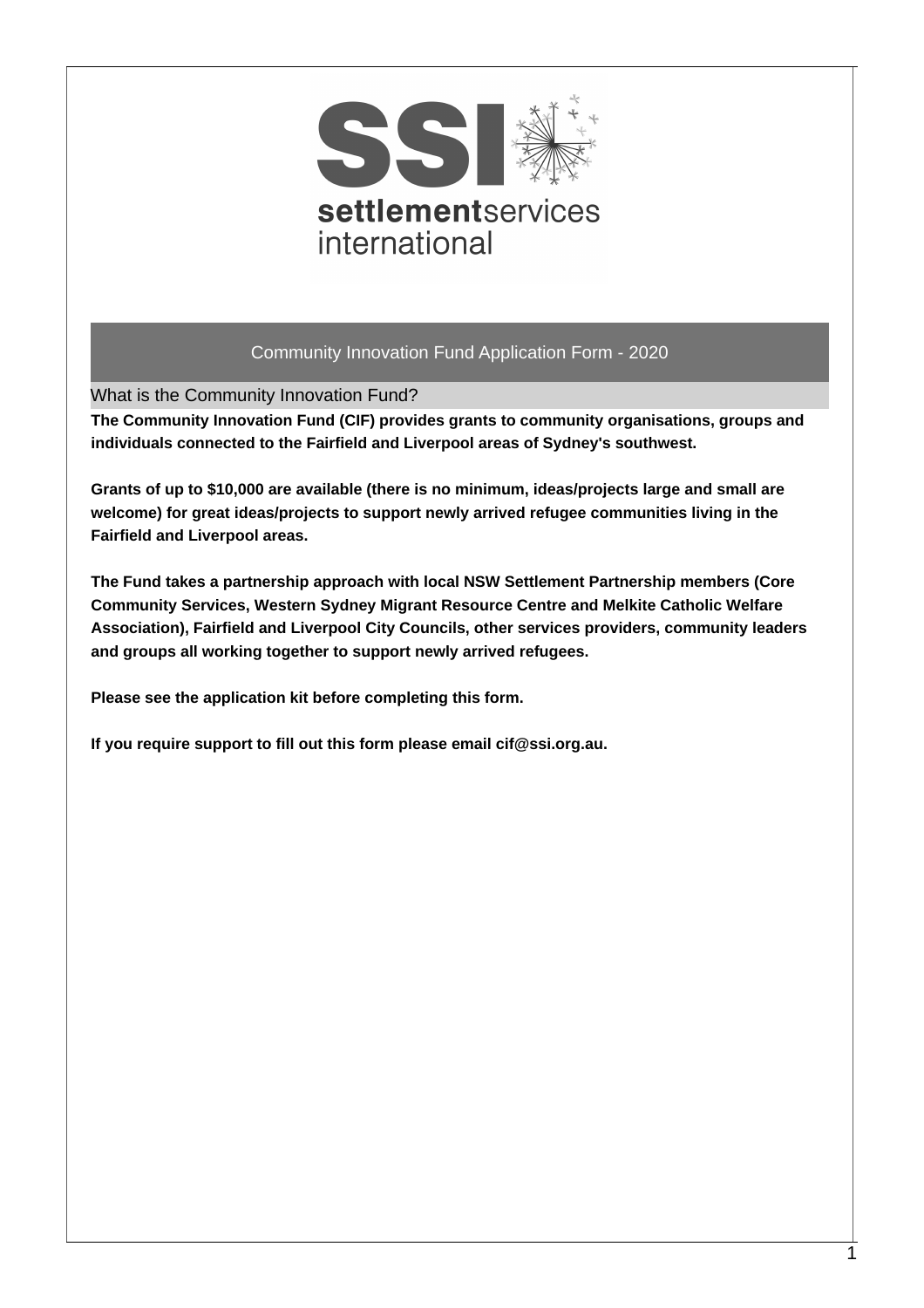

## Contact Details

## \* 1. First Name

### \* 2. Surname

#### \* 3. Phone Number

#### \* 4. Email Address

### \* 5. Address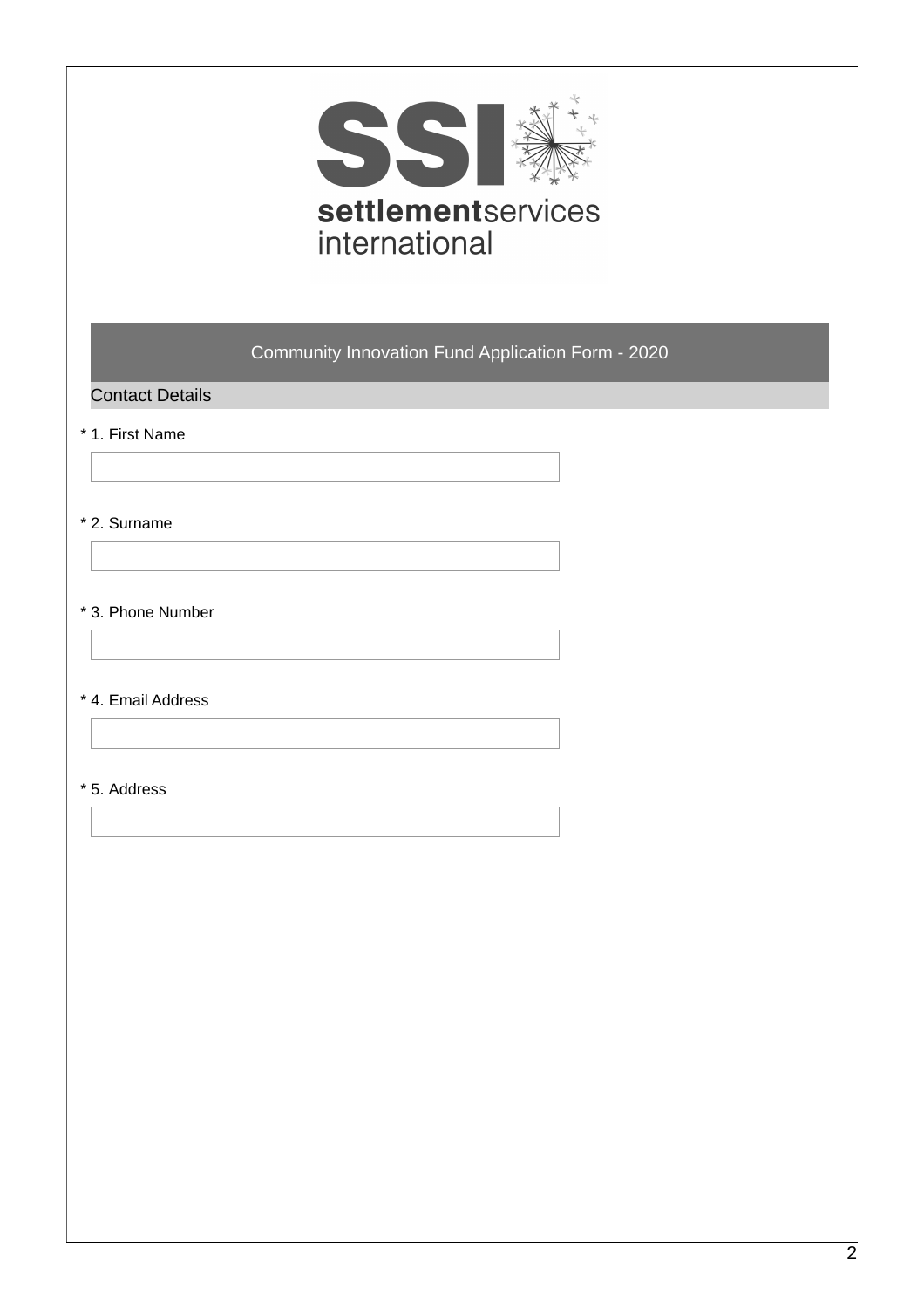

# Applicant Details

- 6. Are you applying as an organisation, community group or an individual? If you answered 'Individual', \* move on to Question 8.
	- Organisation
		- Community Group
- Individual  $\subset$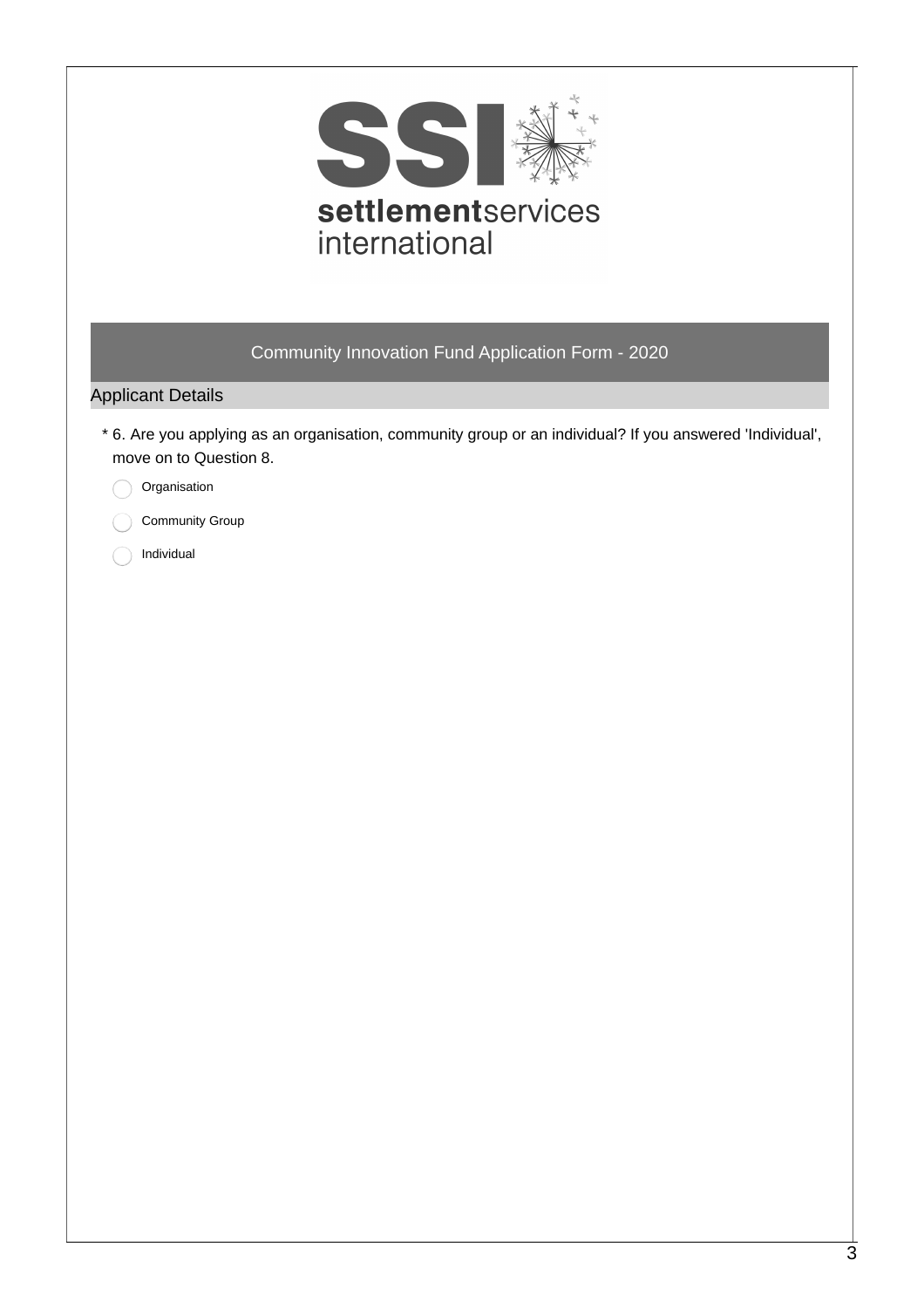

Organisation or Group Details

\* 7. What is the name of your organisation or group?

\* 8. Is your organisation or group registered?

Yes

No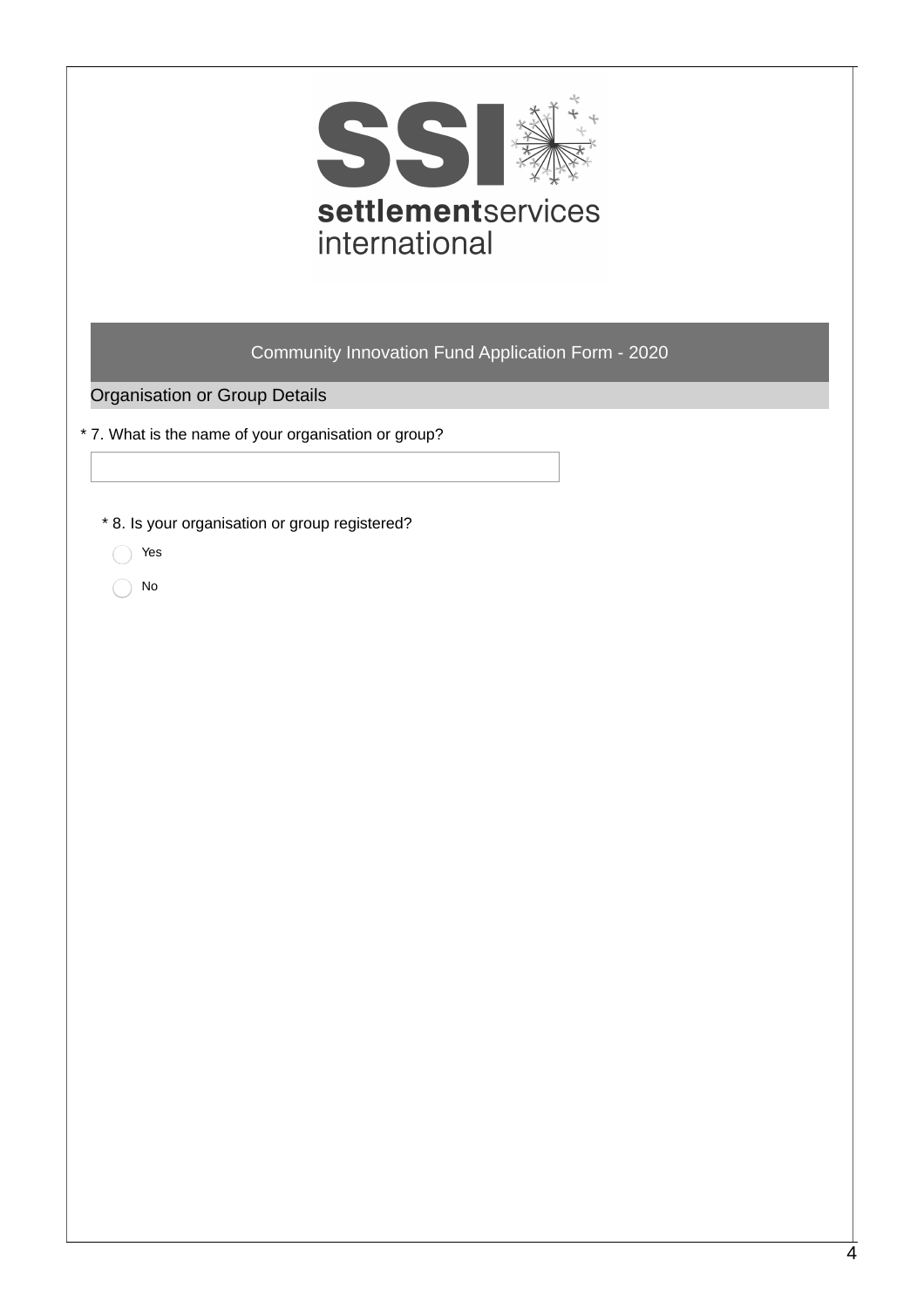

Individual or unregistered organisation/group applicants

**Auspices are required for all individuals and unregistered organisations/groups applying for the Fund. If you don't have an auspice we can support you find one.**

\* 9. Do you have an auspice?

Yes  $\bigcap$ 

No

Unsure - what is auspice?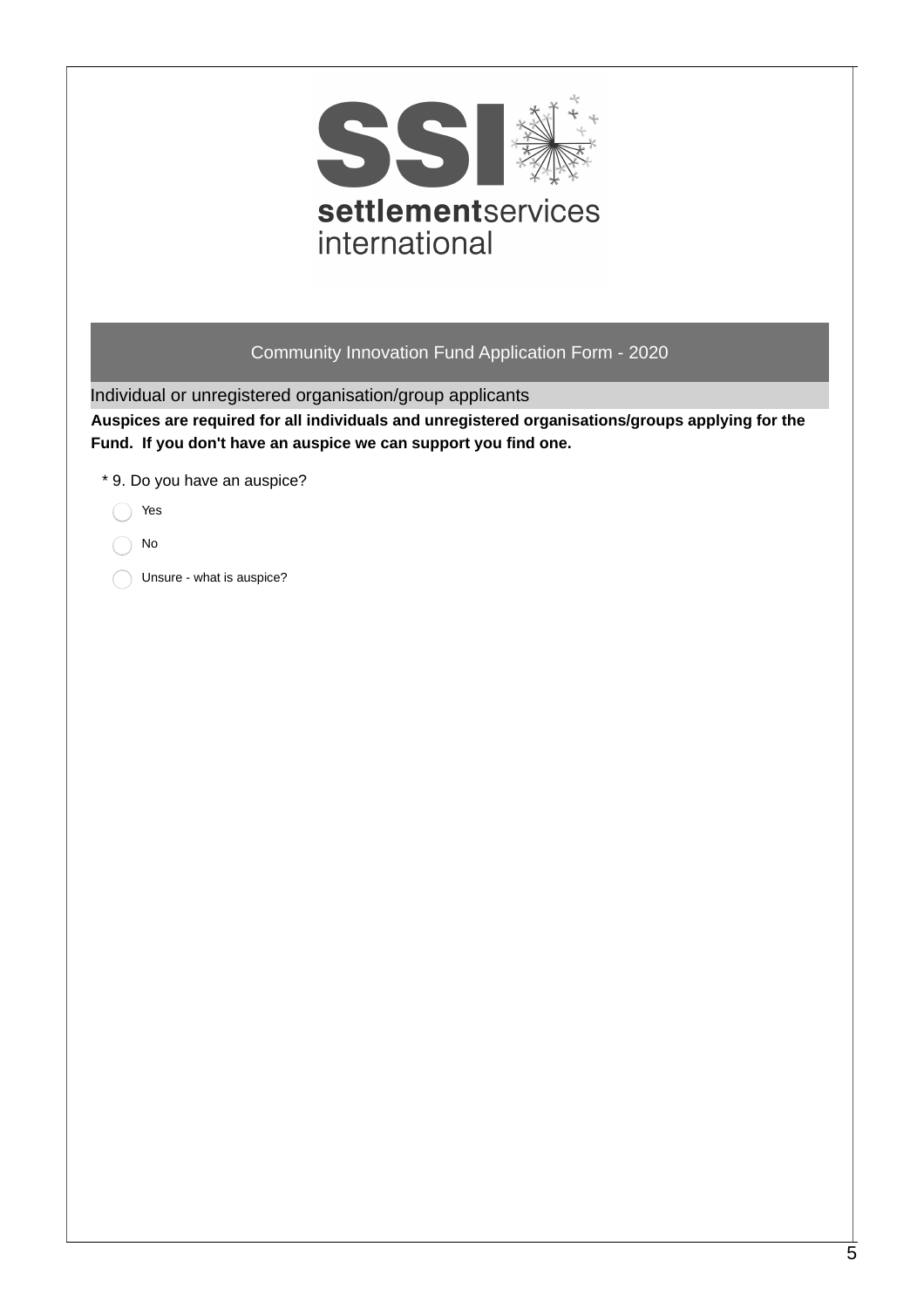

Auspice

\* 10. What organisation has agreed to auspice you?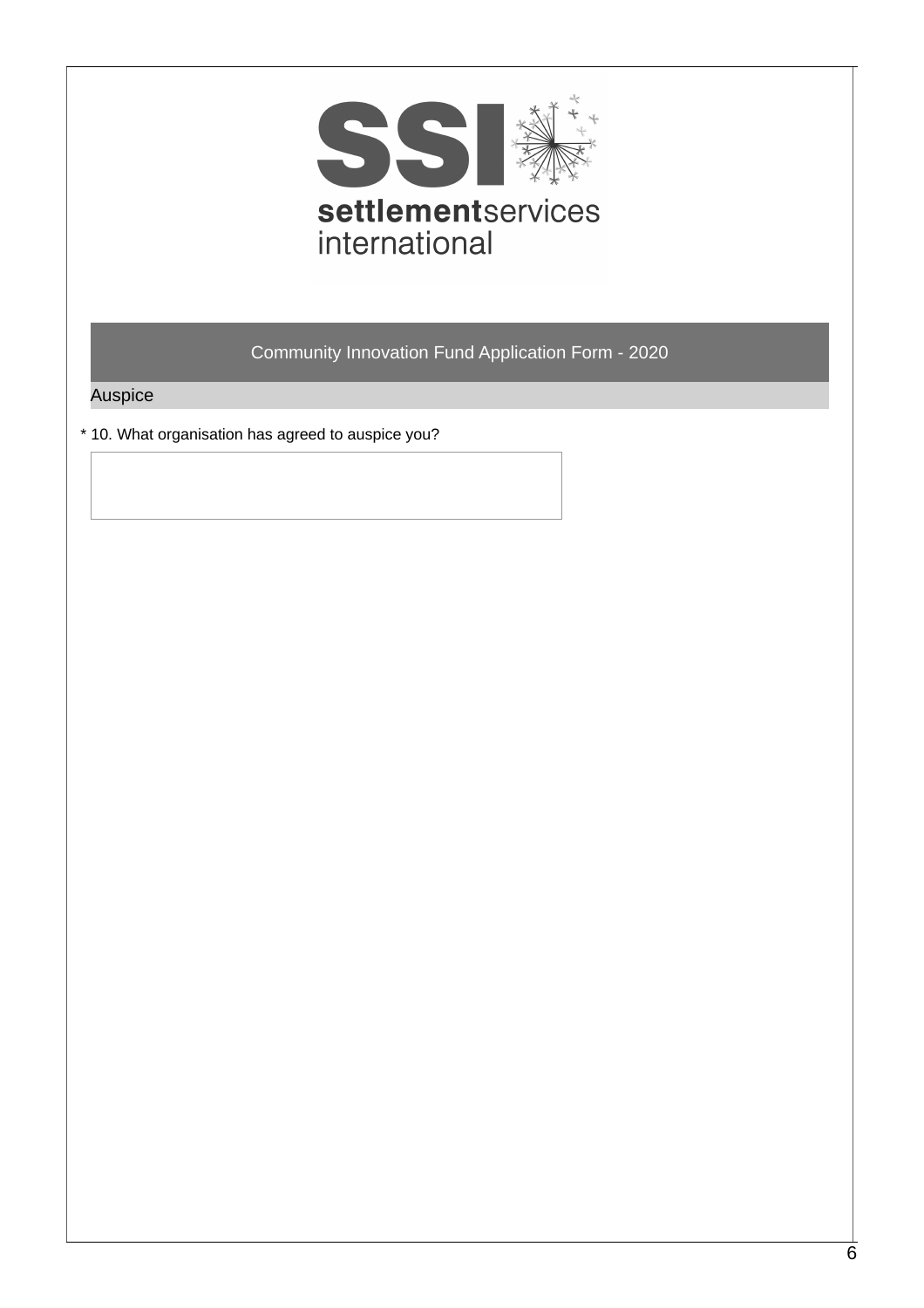

Support to find an auspice

**You have indicated you don't have an auspice or are unsure what is an auspice.**

**Please see the Application Kit to find out more about auspices.**

**All individuals or unregistered organisations/groups require an auspice. SSI can support you to find one.**

- \* 11. Do you need support finding an auspice?
	- Yes
	- No
	- Unsure, what is an auspice C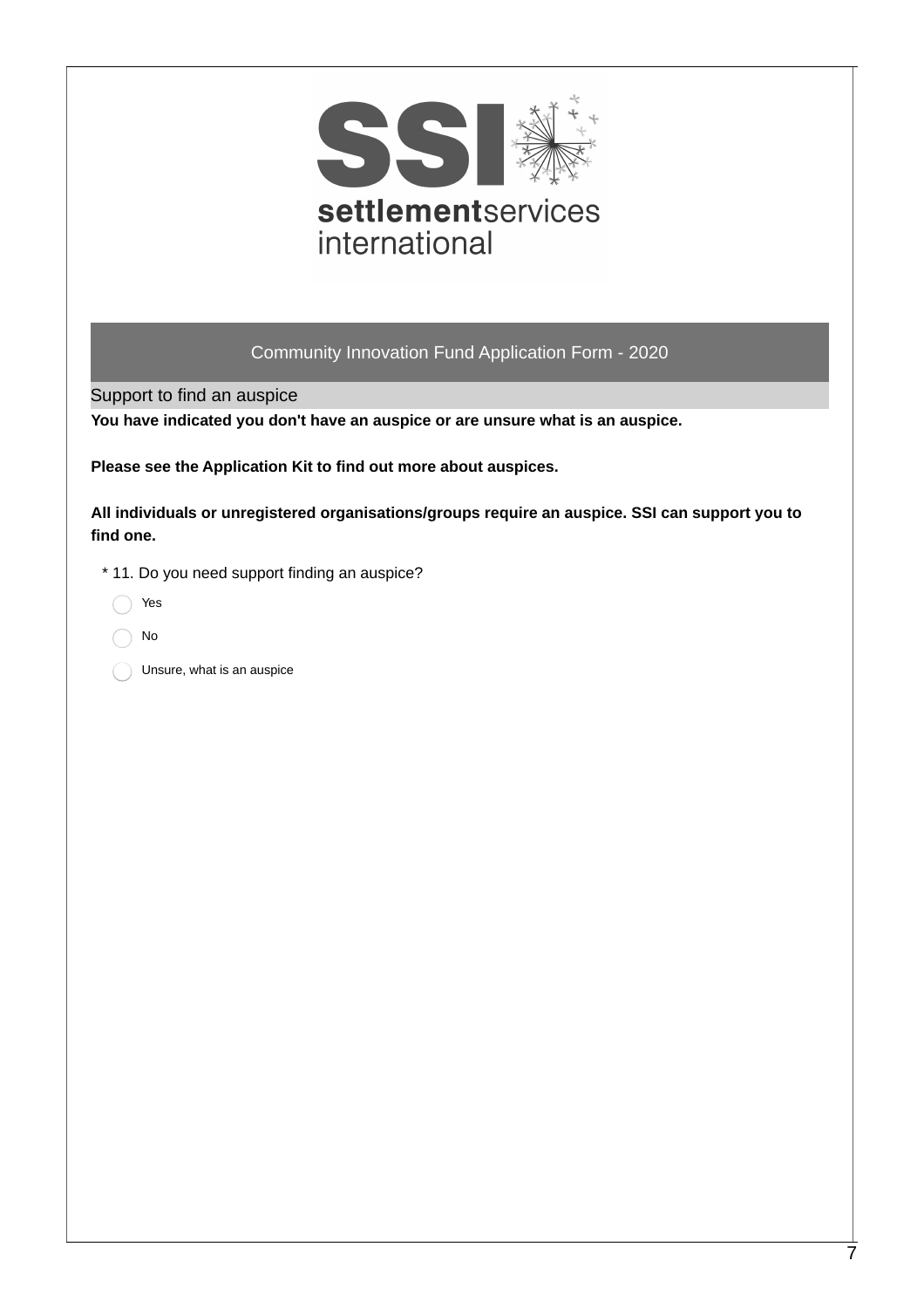

Connection to Fairfield and/or Liverpool

**To be eligible for the Fund you must demonstrate a presence in Liverpool and/or Fairfield areas, including local knowledge.**

\* 12. What is your connection to the Fairfield and/or Liverpool areas?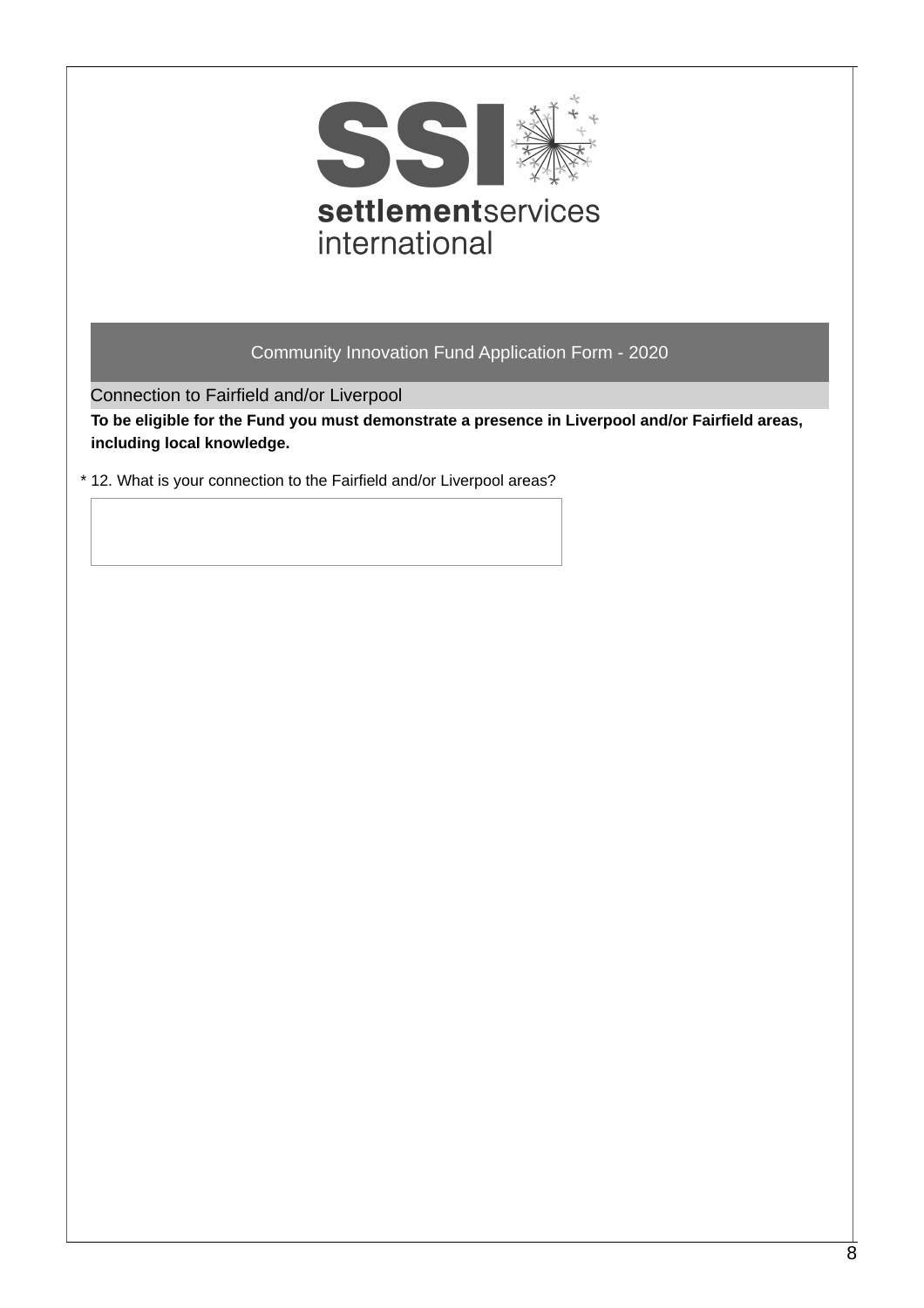

Capacity to implement the idea

**Projects can be managed in a number of ways. It is important to think through how this will happen. Who is involved? How will decisions be made? Who is ultimately responsible?**

13. State how the proposed project idea will be managed.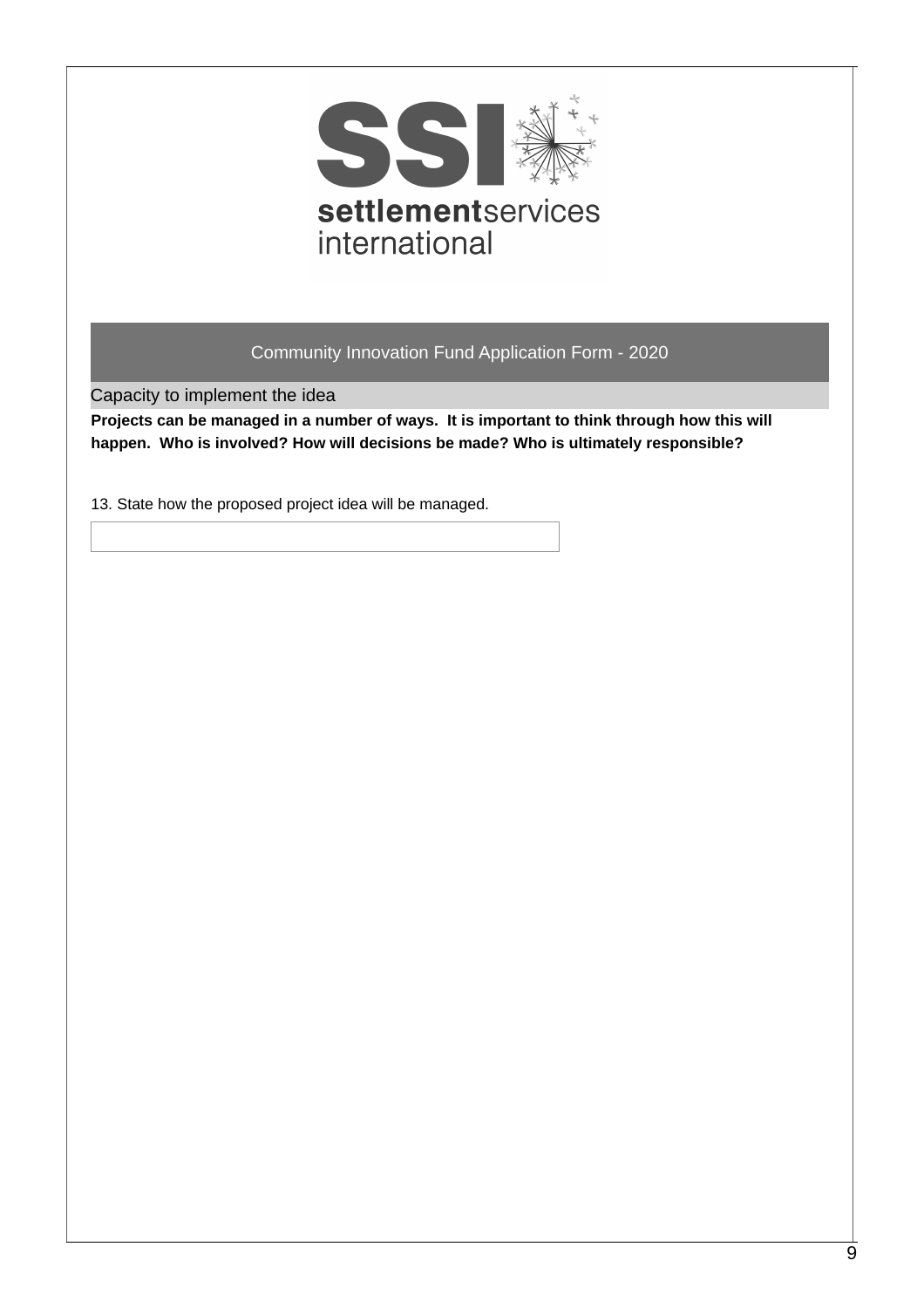

|  | Community Innovation Fund Application Form - 2020 |  |
|--|---------------------------------------------------|--|
|--|---------------------------------------------------|--|

Selection Criteria

To be eligible for the Fund the primary focus of your idea must address one or more of the Fund's **selection criteria. These criteria came directly from an intensive consultation with the refugee communities in Fairfield and Liverpool areas.**

| * 14. What Selection Criteria does your project address? More than one may apply to your idea. Please tick               |  |  |  |  |
|--------------------------------------------------------------------------------------------------------------------------|--|--|--|--|
| only the most relevant.                                                                                                  |  |  |  |  |
| Utilising the existing strengths within the community, highlighting skills and qualifications that people already have   |  |  |  |  |
| English language learning support                                                                                        |  |  |  |  |
| Volunteer opportunities, local work experience and activities leading to potential employment                            |  |  |  |  |
| Understanding and assistance with career pathway mapping and recognition of prior learning                               |  |  |  |  |
| Helping one another retain existing community norms and values that support and enhance community cohesion               |  |  |  |  |
| Activities engaging different groups of people (such as the elderly, women, youth and children)                          |  |  |  |  |
| Engaging people in meaningful conversations, interaction with neighbours and involvement in the wider Australian society |  |  |  |  |
| Cooperative involvement in events that cross boundaries of race, culture and religion                                    |  |  |  |  |
| Support with mental wellbeing: moving from a fear of the future to engaging in possibilities for the future              |  |  |  |  |
| Information and understanding of Australian values and societal norms, including day-to-day social etiquette             |  |  |  |  |
| Initiatives offering assistance with living expenses                                                                     |  |  |  |  |
| Initiatives enabling people to travel independently                                                                      |  |  |  |  |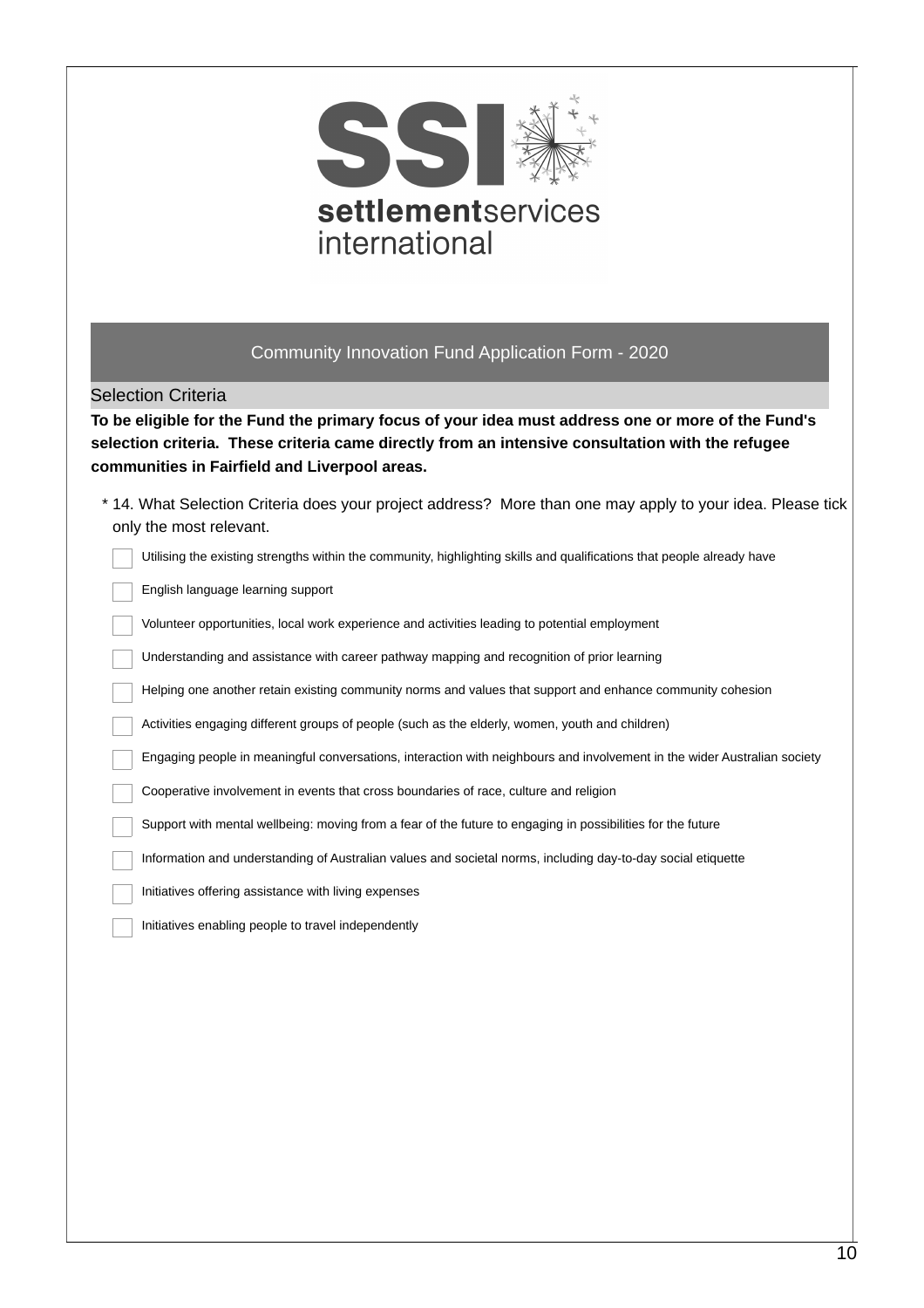

Guiding Principles

**To be eligible for funding ideas must align with the Fund's guiding principles listed below:**

- **1. Collaboration**
- **2. Strength-based**
- **3. Leadership and Community Engagement**
- **4. Innovation**
- **5. Self-determination**

**Please review the full description of the guiding principles in the application kit.**

**Support is available to ensure your idea aligns with the guiding principles. We encourage you to contact us to discuss.**

15. Explain how your project aligns with the Fund's guiding principles. Please note ideas that are \* collaborative and innovative have a greater chance of being funded.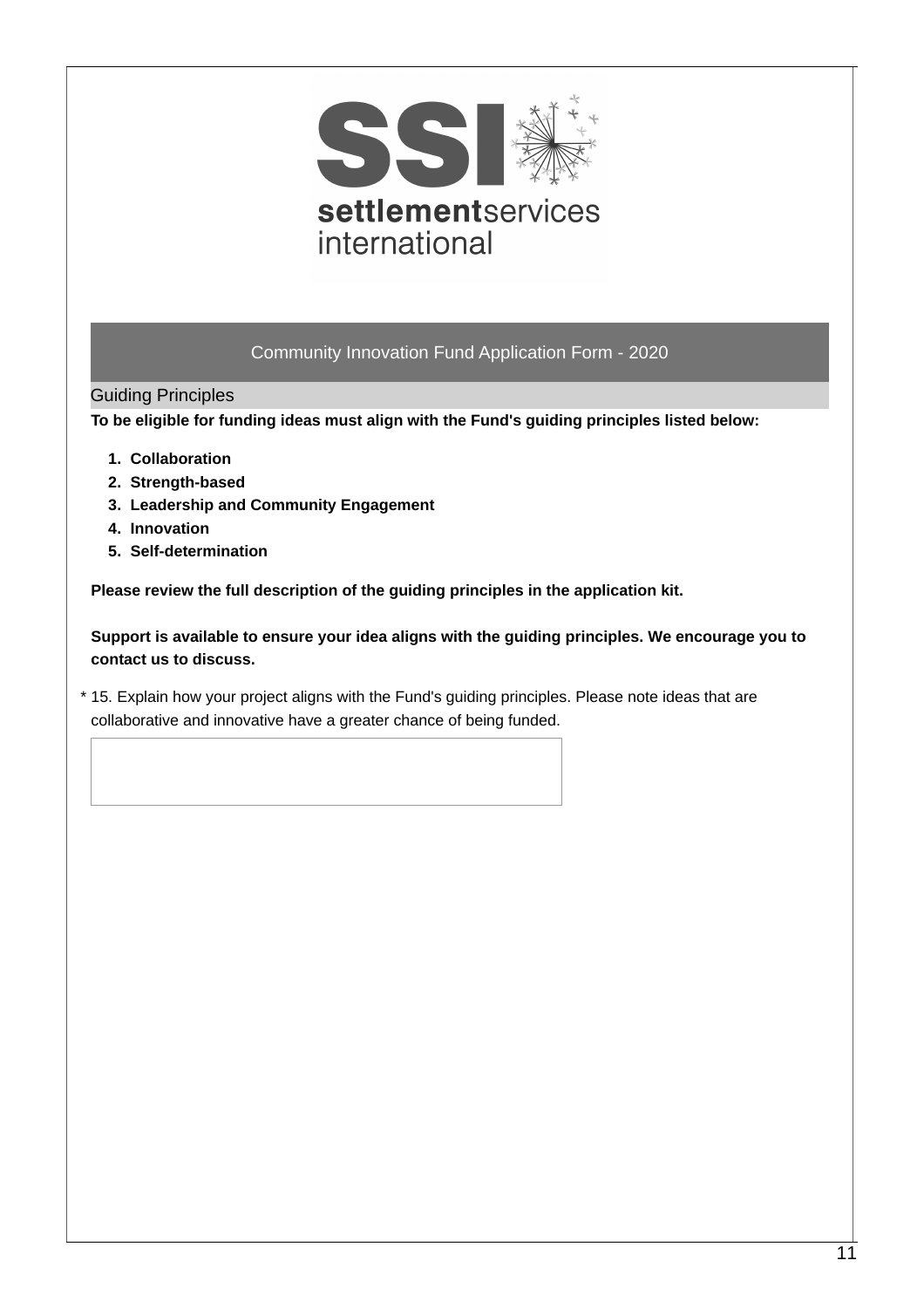

Target group

**All ideas must benefit newly arrived refugee communities (that have arrived in the last five years) living in the Fairfield and/or Liverpool areas.**

- \* 16. Who does your idea target?
- 17. What changes to the community do you hope to see as a result of implementing your idea? This can \* include the newcomer community and/or the wider community.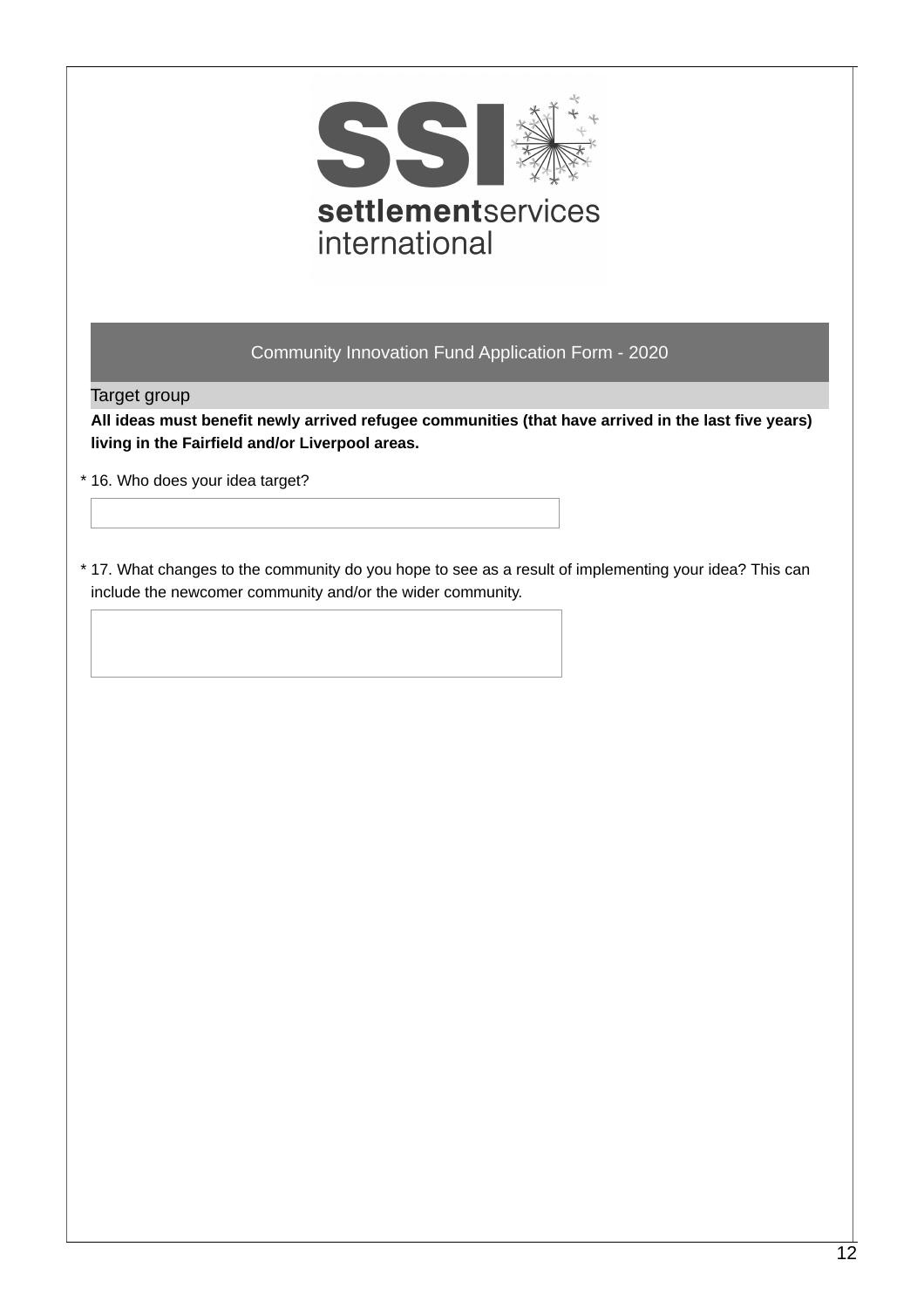

The idea or project

**Provide a brief description of what you are proposing.**

- \* 18. Name of project
- \* 19. What are you aiming to achieve?
- \* 20. What is the duration of your project?
- 21. Provide a brief description of the project, including what it involves, activities planned, how will it be \* promoted and implemented.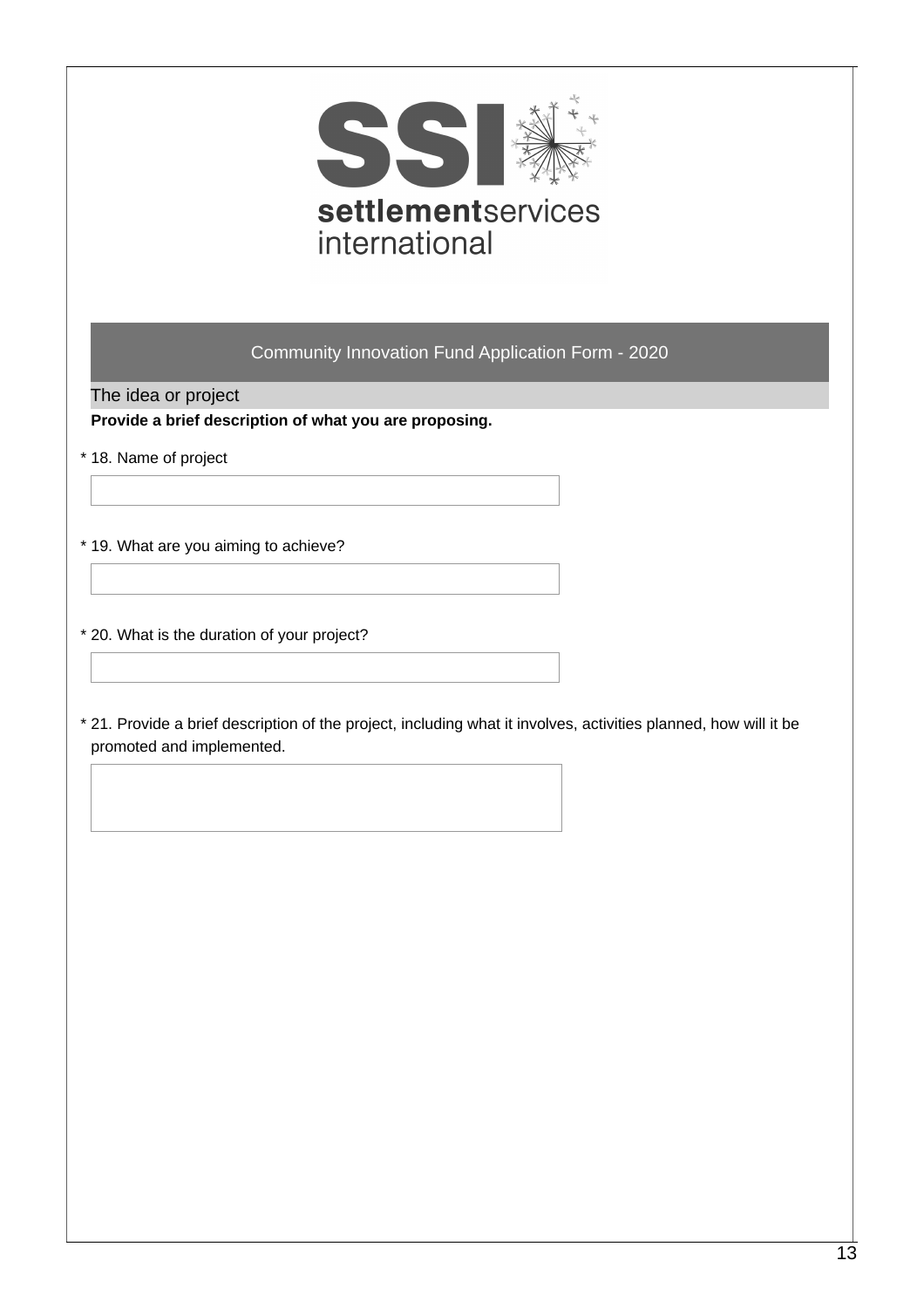

Grant Funding, Co-contributions and In-kind contributions

**Grants are available for up to \$10,000. There is no minimum grant amount. Ideas both small and large are encouraged.**

**Are you or your organisation/group co-contributing funding?**

Have you thought about in-kind support? This can be an alternative or in addition to a financial co**contribution.**

**In-kind support is non-monetary contributions. They could be things you would otherwise pay for or things money can't buy (for example volunteers, project management, donated materials or venues, skills a community member has such as graphic design).**

**Have you looked at what strengths and skills are already existing in your community? Rather than asking for more funding, think about what is already existing in your community that you can tap into?**

**Ideas that use community strengths will more likely receive funding.**

\* 22. What is the total amount of grant funding are you seeking?

\* 23. What is your contribution (monetary or in-kind)? Please list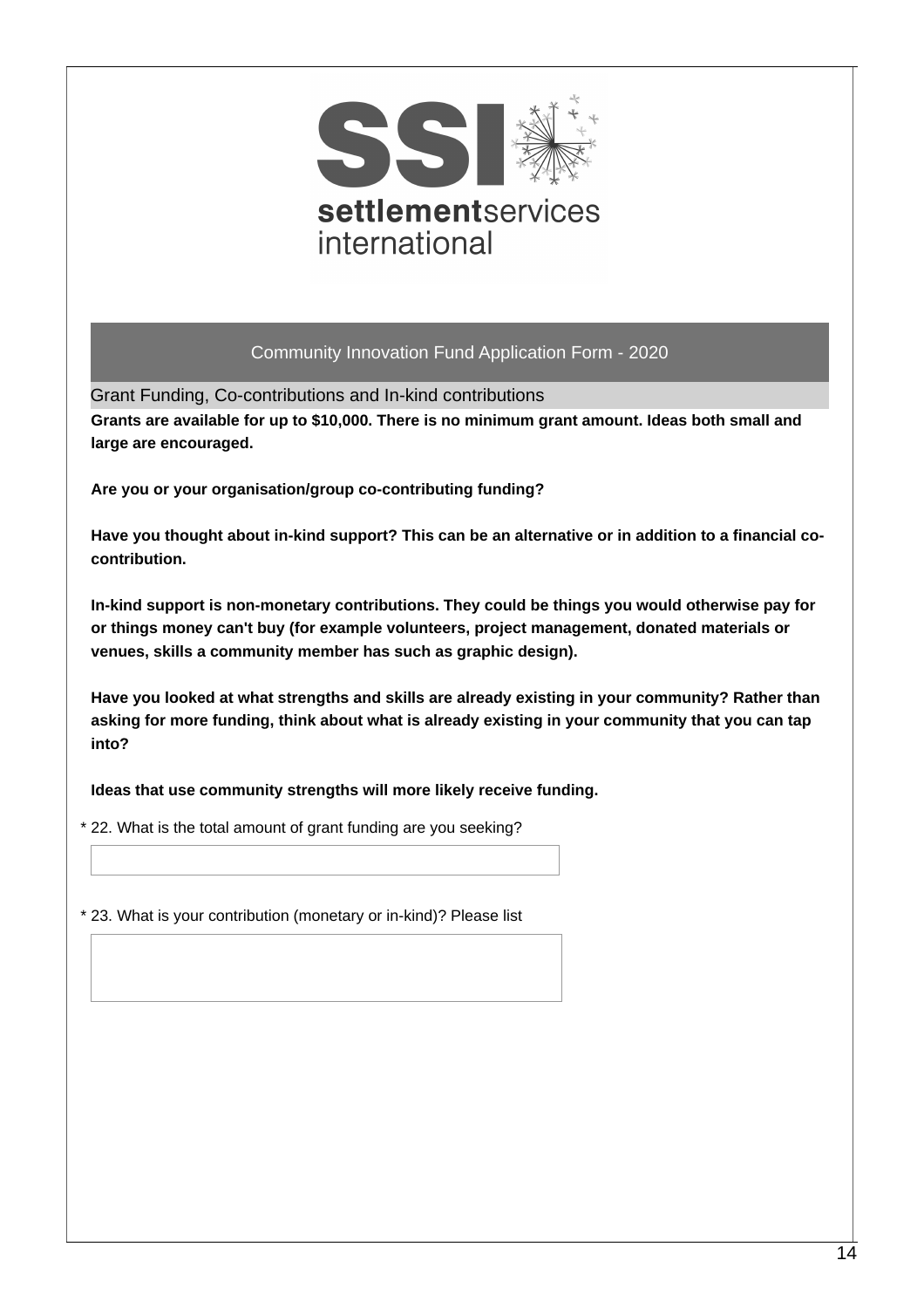

### Budget

**The grant money cannot be used for activities such as:**

- **Construction works or capital expenditure**
- **General ongoing administration costs such as electricity, phone and rent**
- **To cover any costs incurred in the preparation of your funding application**
- **Setting up a business, or**
- **Activities that have already commenced or are completed.**

**The Funding can be used to pay for the following directly related to the project:**

- **Incentives for volunteers**
- **Travel costs**
- **Venue hire**
- **Catering/refreshments**
- **Stationaries/consumables**
- **Materials or equipment**
- **Operating or administration costs (directly related to the project)**
- **Promotional/documentation costs**
- **Facilitator fees, and**
- **Other expenses directly related to the project.**

\* 24. Please provide an itemised budget with requested amounts for each item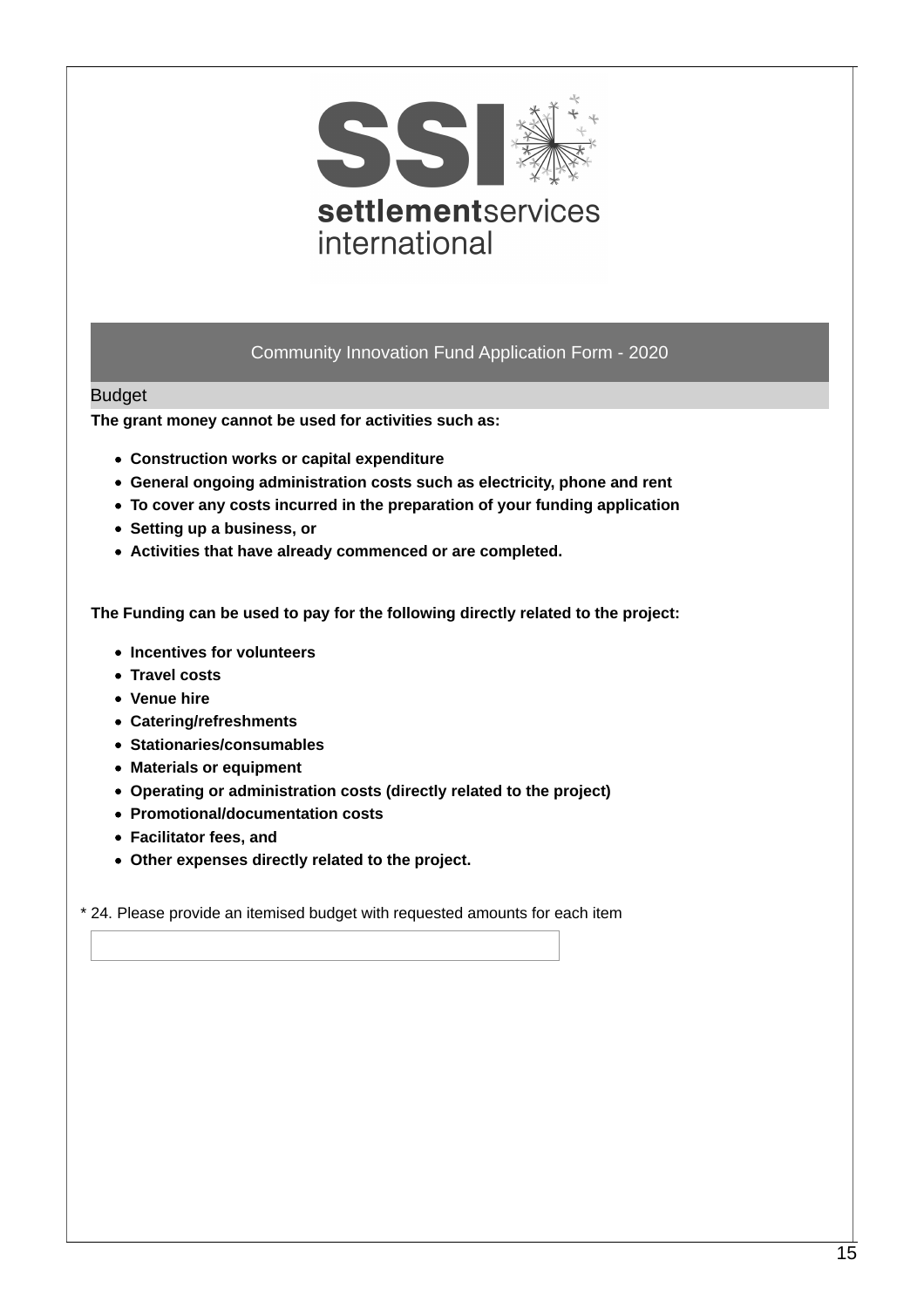

SSI Image and Information Consent

**SSI is a community organisation and social business. We use images, recordings and media stories in our promotional materials to raise awareness of our services and programs.**

**We need your consent to use and disclose**

- **your photo**
- **visual, audio or digital recording of you**
- **information such as your name, age and background and**
- **information based on your opinions and personal experiences.**

#### **And be used for**

- **print or promotional publications such as brochures, media releases, presentations and posters**
- **television, rado or digital recordings**
- **promotion on online, digital and social media platforms, such as SSI's Facebook account and website.**

**By ticking that you consent below, you will give consent to SSI to use your image/s and personal information in such materials.**

**About your privacy**

- **You personal information is protected by law, including the Privacy Act 1988 and the Australian Privacy Principles. We need your consent before we can collect, use, disclose or publish your picture or personal information about you.**
- **SSI will collect, keep and deal with your personal information in accordance with the applicable legislation (including the** *Privacy Act 1988***) and our Privacy Policy, which you can access on SSI's webiste or request in hard copy. The Policy details how you can access or correct your personal information, how your personal information is handled and how to contact SSI with any concerns.**
- **You do not have to provide consent. Your decision not to provide consent will in no way affect the services we provide to you. You also are aware that consenting to your image to be used in this way will enable your image to be accessed by people in your home country and in Australia and possibly lead to you being identified.**

**Copyright**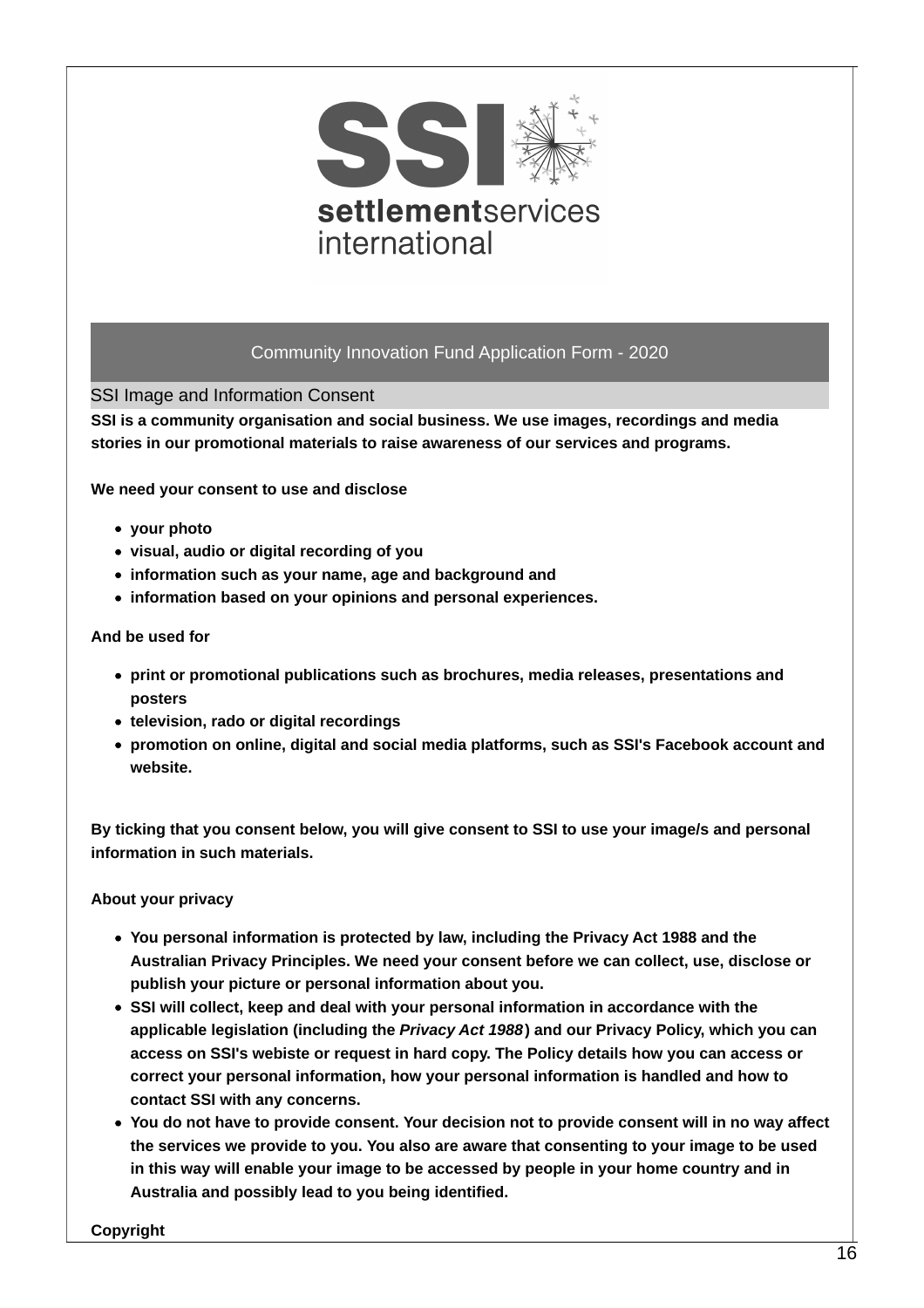| • In most cases, SSI will own copyright of any images it takes of you and any written material, |  |  |
|-------------------------------------------------------------------------------------------------|--|--|
| except where these rights are shared with or held by third parties (such as the publisher of an |  |  |
| article or owner of a website). You will need to obtain permission from the relevant owner      |  |  |
| before being able to reproduce the information.                                                 |  |  |

**Change or withdraw of your consent**

- **You are free to change or withdraw your consent at any time by following the procedure in the Privacy Policy. Talk to your contact at SSI, who will support you to change or withdraw your consent.**
- 25. I have read the above information. I understand the reasons for SSI to collect my personal information \* and the ways in which it may be used and disclosed, and I provide my consent to that use and disclosure.

| Yes                 |  |  |  |  |
|---------------------|--|--|--|--|
| No (please explain) |  |  |  |  |
|                     |  |  |  |  |
|                     |  |  |  |  |

26. I understand this consent is in effect until such time as I make a written request to SSI to withdraw it, \* which I am free to do (without explanation) at any time. I acknowledge that changing or withdrawing my consent may only prevent my information from being included in future publications owned by SSI (or in SSI's control).

| Yes                 |                                                                                                           |
|---------------------|-----------------------------------------------------------------------------------------------------------|
| No (please explain) |                                                                                                           |
|                     |                                                                                                           |
|                     |                                                                                                           |
|                     | * 27. I release and forever discharge SSI and its representatives and staff, from all claims, complaints, |
|                     | actions and liability relating to the use of any personal information I have provided.                    |
| Yes                 |                                                                                                           |
| No (please explain) |                                                                                                           |
|                     |                                                                                                           |
|                     |                                                                                                           |
|                     | * 28. Please enter your name and date below to sign your application electronically.                      |
| Full Name           |                                                                                                           |
| Date                |                                                                                                           |
|                     |                                                                                                           |
|                     |                                                                                                           |
|                     |                                                                                                           |
|                     |                                                                                                           |
|                     |                                                                                                           |
|                     |                                                                                                           |
|                     |                                                                                                           |
|                     |                                                                                                           |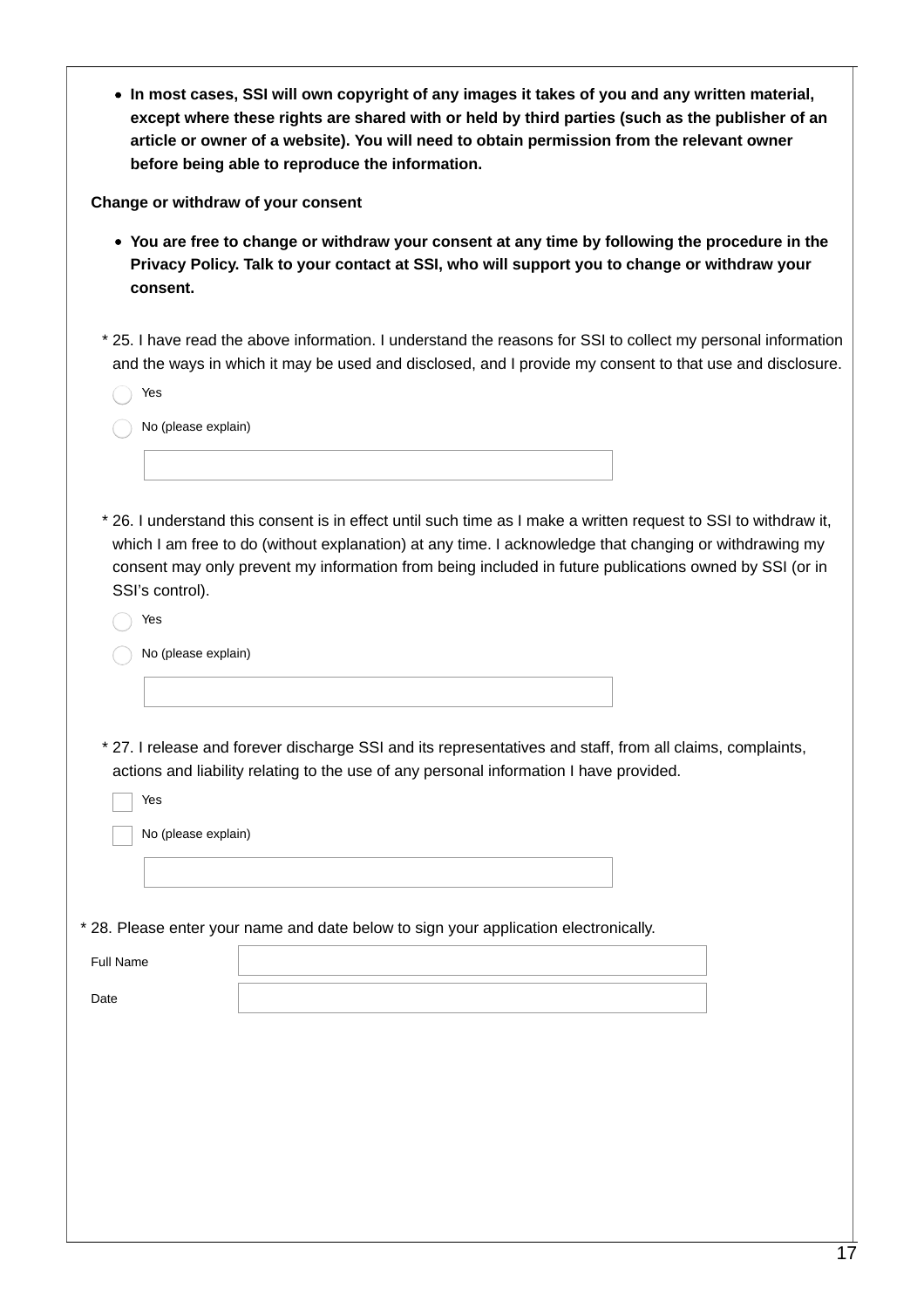

Skills Workshops

**Please be aware that all successful applicants MUST attend ALL three skills workshops (see the application kit for dates).**

- **The skills workshops will support you to develop a Project Plan which includes how you will report back to us.**
- **This project plan will be inserted into your Grant Agreement and signed.**
- **Following signed of the Grant Agreement will release the Funding.**
- 29. Do you agree to attend all three Skills Workshops. If for any reason you are not able to attend you will \* nominate a representative to attend in your place.
	- ◯ Yes

No (please explain)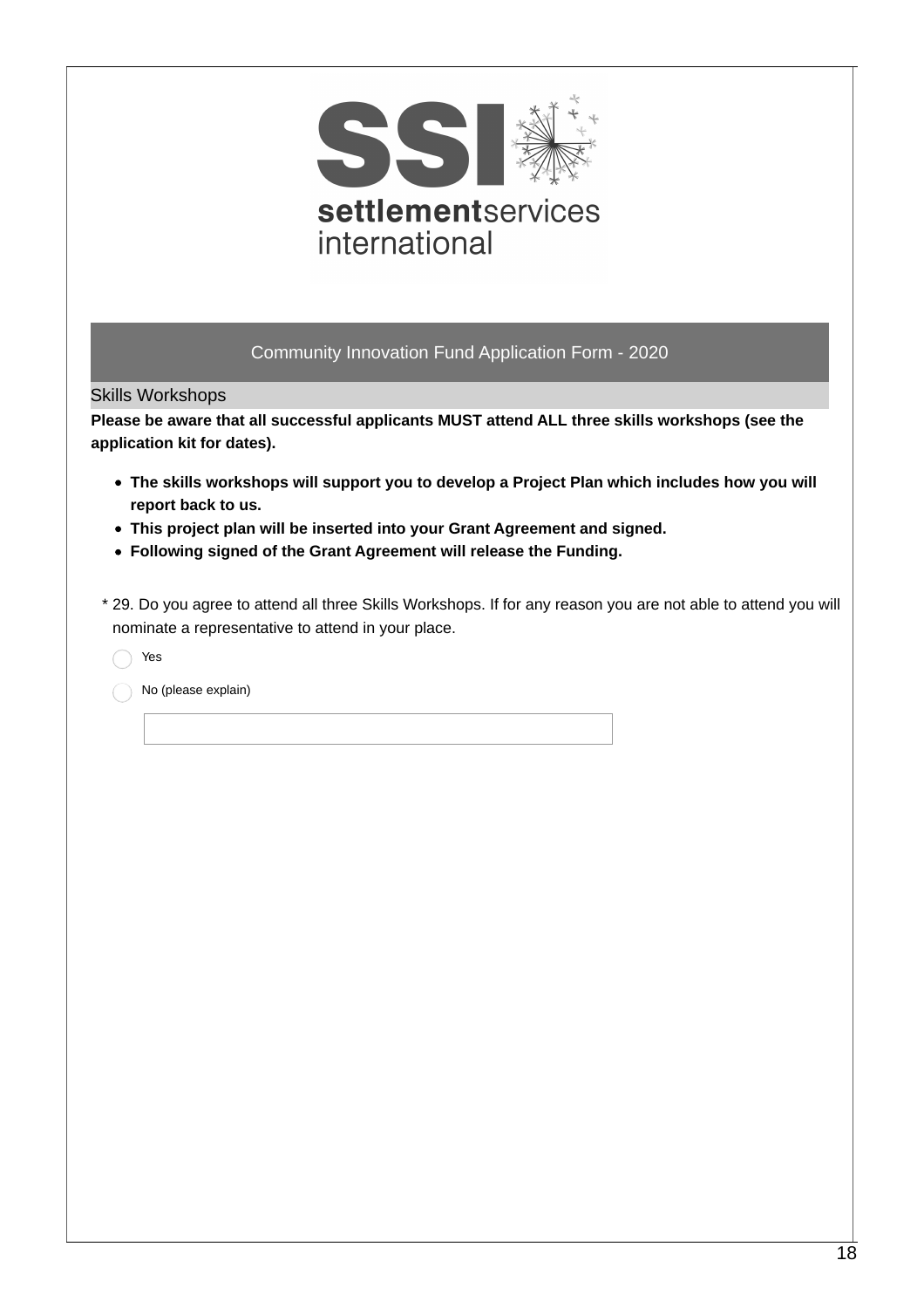

Applicant Declaration

**I declare that the information submitted for the application for the SSI Community Innovation Fund is true and correct.**

**I authorise SSI to make appropriate enquiries in regards to my application submission.**

**I acknowledge that the submission of any incorrect or misleading information to SSI may result in termination of any grant agreement and in that circumstance I may be required to repay any funds.**

I understand that the decision of SSI regarding the funding is final and that the grant is subject to **the Grant Agreement to be signed once funded.**

If I receive the funding, I give consent for SSI to disclose agreed, not including contact details, for **publicity purposes.**

\* 30. By ticking yes you agree to the above terms

Yes, I agree to the above terms

No, I don't agree to the above terms. (please explain below)